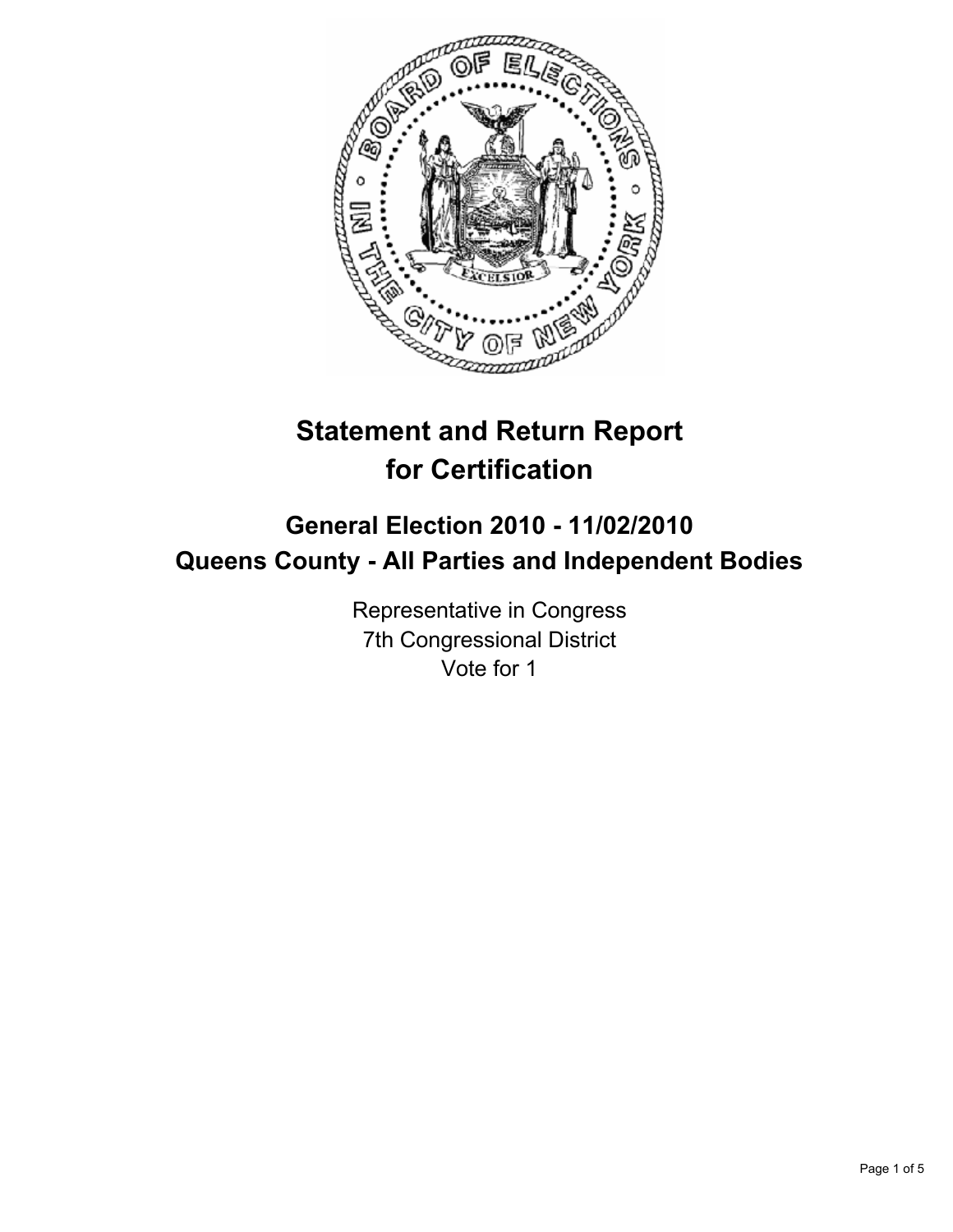

### **Assembly District 27**

| <b>PUBLIC COUNTER</b>              | 2,998 |
|------------------------------------|-------|
| <b>EMERGENCY</b>                   | 0     |
| ABSENTEE/MILITARY                  | 69    |
| FEDERAL                            | 12    |
| <b>AFFIDAVIT</b>                   | 56    |
| <b>Total Ballots</b>               | 3,135 |
| <b>JOSEPH CROWLEY (DEMOCRATIC)</b> | 1,484 |
| KENNETH A REYNOLDS (REPUBLICAN)    | 928   |
| KENNETH A REYNOLDS (CONSERVATIVE)  | 132   |
| JOSEPH CROWLEY (WORKING FAMILIES)  | 115   |
| ANTHONY GRONOWICZ (GREEN)          | 43    |
| NO NAME (WRITE-IN)                 | 1     |
| <b>Total Votes</b>                 | 2,703 |
| Unrecorded                         | 432   |

**Assembly District 30**

| <b>PUBLIC COUNTER</b>             | 5,519 |
|-----------------------------------|-------|
| <b>EMERGENCY</b>                  | 0     |
| ABSENTEE/MILITARY                 | 154   |
| FEDERAL                           | 36    |
| <b>AFFIDAVIT</b>                  | 71    |
| <b>Total Ballots</b>              | 5,780 |
| JOSEPH CROWLEY (DEMOCRATIC)       | 3,381 |
| KENNETH A REYNOLDS (REPUBLICAN)   | 1,356 |
| KENNETH A REYNOLDS (CONSERVATIVE) | 249   |
| JOSEPH CROWLEY (WORKING FAMILIES) | 280   |
| ANTHONY GRONOWICZ (GREEN)         | 100   |
| <b>Total Votes</b>                | 5,366 |
| Unrecorded                        | 414   |

#### **Assembly District 34**

| <b>PUBLIC COUNTER</b>             | 12.775 |
|-----------------------------------|--------|
| <b>EMERGENCY</b>                  | 0      |
| ABSENTEE/MILITARY                 | 222    |
| FEDERAL                           | 81     |
| <b>AFFIDAVIT</b>                  | 192    |
| <b>Total Ballots</b>              | 13,270 |
| JOSEPH CROWLEY (DEMOCRATIC)       | 8,398  |
| KENNETH A REYNOLDS (REPUBLICAN)   | 2,089  |
| KENNETH A REYNOLDS (CONSERVATIVE) | 278    |
| JOSEPH CROWLEY (WORKING FAMILIES) | 867    |
| ANTHONY GRONOWICZ (GREEN)         | 202    |
| <b>JOSE SERRANO (WRITE-IN)</b>    | 1      |
| KEVIN A. MONTALVO (WRITE-IN)      | 1      |
| LAUREN SCHUSTER (WRITE-IN)        | 1      |
| NO NAME (WRITE-IN)                | 3      |
| <b>Total Votes</b>                | 11,840 |
| Unrecorded                        | 1,430  |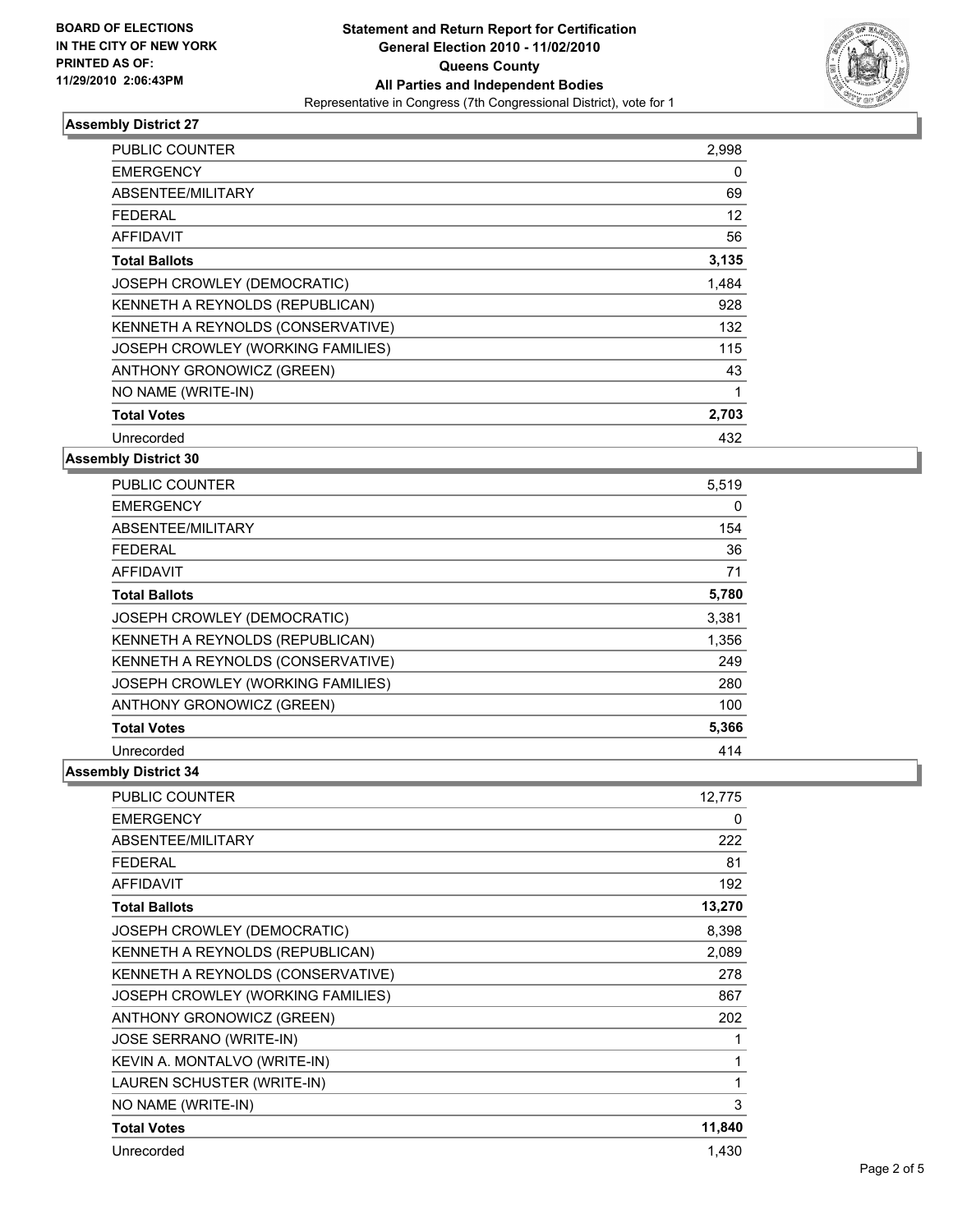

### **Assembly District 35**

| <b>PUBLIC COUNTER</b>              | 4,995 |
|------------------------------------|-------|
| <b>EMERGENCY</b>                   | 45    |
| ABSENTEE/MILITARY                  | 92    |
| FEDERAL                            | 14    |
| AFFIDAVIT                          | 67    |
| <b>Total Ballots</b>               | 5,213 |
| <b>JOSEPH CROWLEY (DEMOCRATIC)</b> | 3,923 |
| KENNETH A REYNOLDS (REPUBLICAN)    | 472   |
| KENNETH A REYNOLDS (CONSERVATIVE)  | 50    |
| JOSEPH CROWLEY (WORKING FAMILIES)  | 190   |
| ANTHONY GRONOWICZ (GREEN)          | 48    |
| NO NAME (WRITE-IN)                 | 1     |
| <b>Total Votes</b>                 | 4,684 |
| Unrecorded                         | 529   |

**Assembly District 36**

| <b>PUBLIC COUNTER</b>             | 216 |
|-----------------------------------|-----|
| <b>EMERGENCY</b>                  | 0   |
| ABSENTEE/MILITARY                 | 8   |
| FEDERAL                           | 1   |
| <b>AFFIDAVIT</b>                  | 7   |
| <b>Total Ballots</b>              | 232 |
| JOSEPH CROWLEY (DEMOCRATIC)       | 134 |
| KENNETH A REYNOLDS (REPUBLICAN)   | 52  |
| KENNETH A REYNOLDS (CONSERVATIVE) | 7   |
| JOSEPH CROWLEY (WORKING FAMILIES) | 8   |
| ANTHONY GRONOWICZ (GREEN)         | 4   |
| <b>Total Votes</b>                | 205 |
| Unrecorded                        | 27  |

#### **Assembly District 37**

| <b>PUBLIC COUNTER</b>             | 2,583 |
|-----------------------------------|-------|
| <b>EMERGENCY</b>                  | 0     |
| ABSENTEE/MILITARY                 | 48    |
| FEDERAL                           | 27    |
| <b>AFFIDAVIT</b>                  | 49    |
| <b>Total Ballots</b>              | 2,707 |
| JOSEPH CROWLEY (DEMOCRATIC)       | 1,693 |
| KENNETH A REYNOLDS (REPUBLICAN)   | 411   |
| KENNETH A REYNOLDS (CONSERVATIVE) | 58    |
| JOSEPH CROWLEY (WORKING FAMILIES) | 267   |
| ANTHONY GRONOWICZ (GREEN)         | 73    |
| CROWLEY (WRITE-IN)                | 1     |
| NO NAME (WRITE-IN)                | 1     |
| <b>Total Votes</b>                | 2,504 |
| Unrecorded                        | 203   |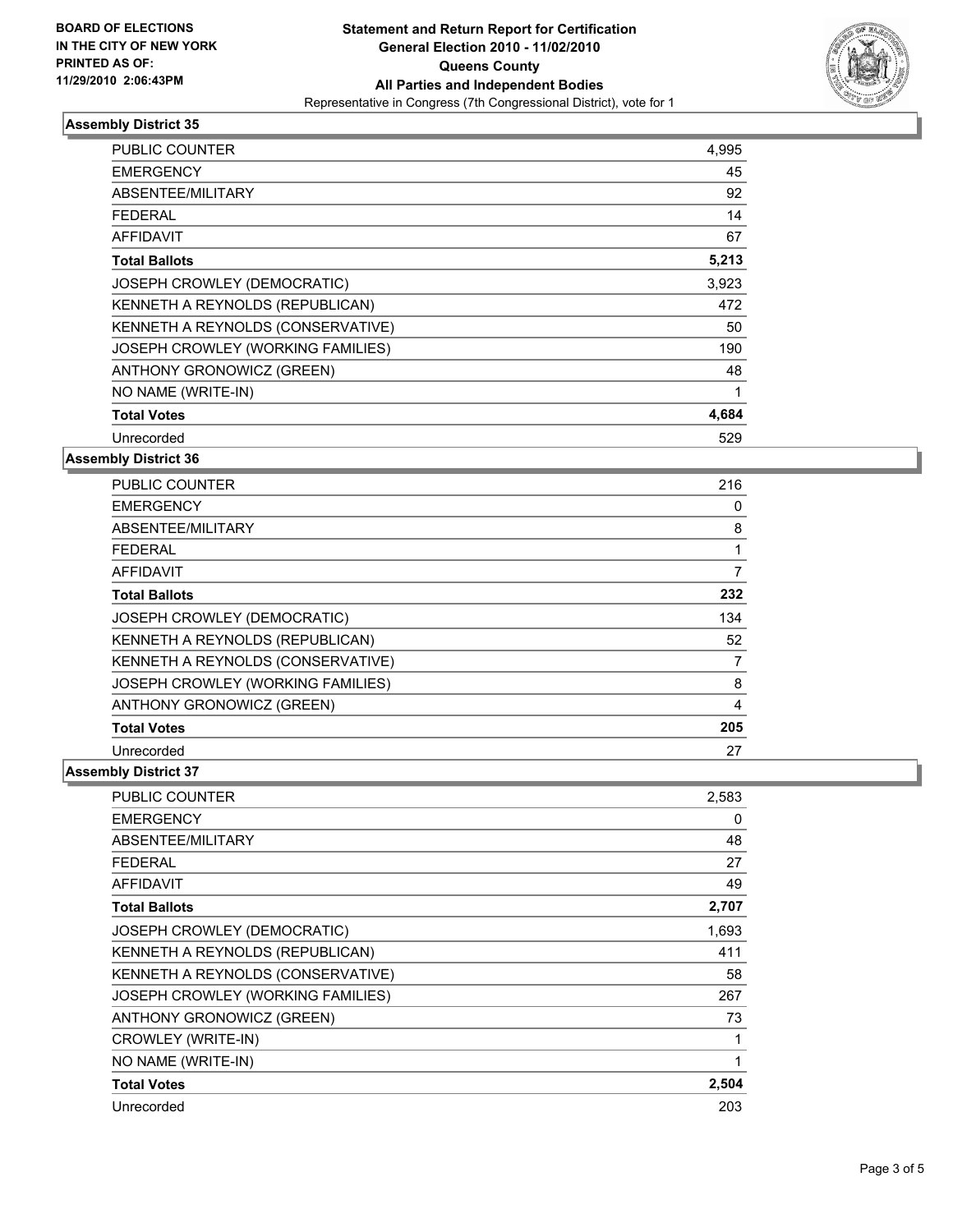

### **Assembly District 39**

| <b>PUBLIC COUNTER</b>             | 5,096 |
|-----------------------------------|-------|
| <b>EMERGENCY</b>                  | 0     |
| ABSENTEE/MILITARY                 | 86    |
| FEDERAL                           | 39    |
| <b>AFFIDAVIT</b>                  | 67    |
| <b>Total Ballots</b>              | 5,288 |
| JOSEPH CROWLEY (DEMOCRATIC)       | 3,325 |
| KENNETH A REYNOLDS (REPUBLICAN)   | 679   |
| KENNETH A REYNOLDS (CONSERVATIVE) | 87    |
| JOSEPH CROWLEY (WORKING FAMILIES) | 496   |
| ANTHONY GRONOWICZ (GREEN)         | 101   |
| CINDERELLA (WRITE-IN)             | 1     |
| MICKEY MOUSE (WRITE-IN)           | 1     |
| NO NAME (WRITE-IN)                | 3     |
| <b>Total Votes</b>                | 4,693 |
| Unrecorded                        | 595   |